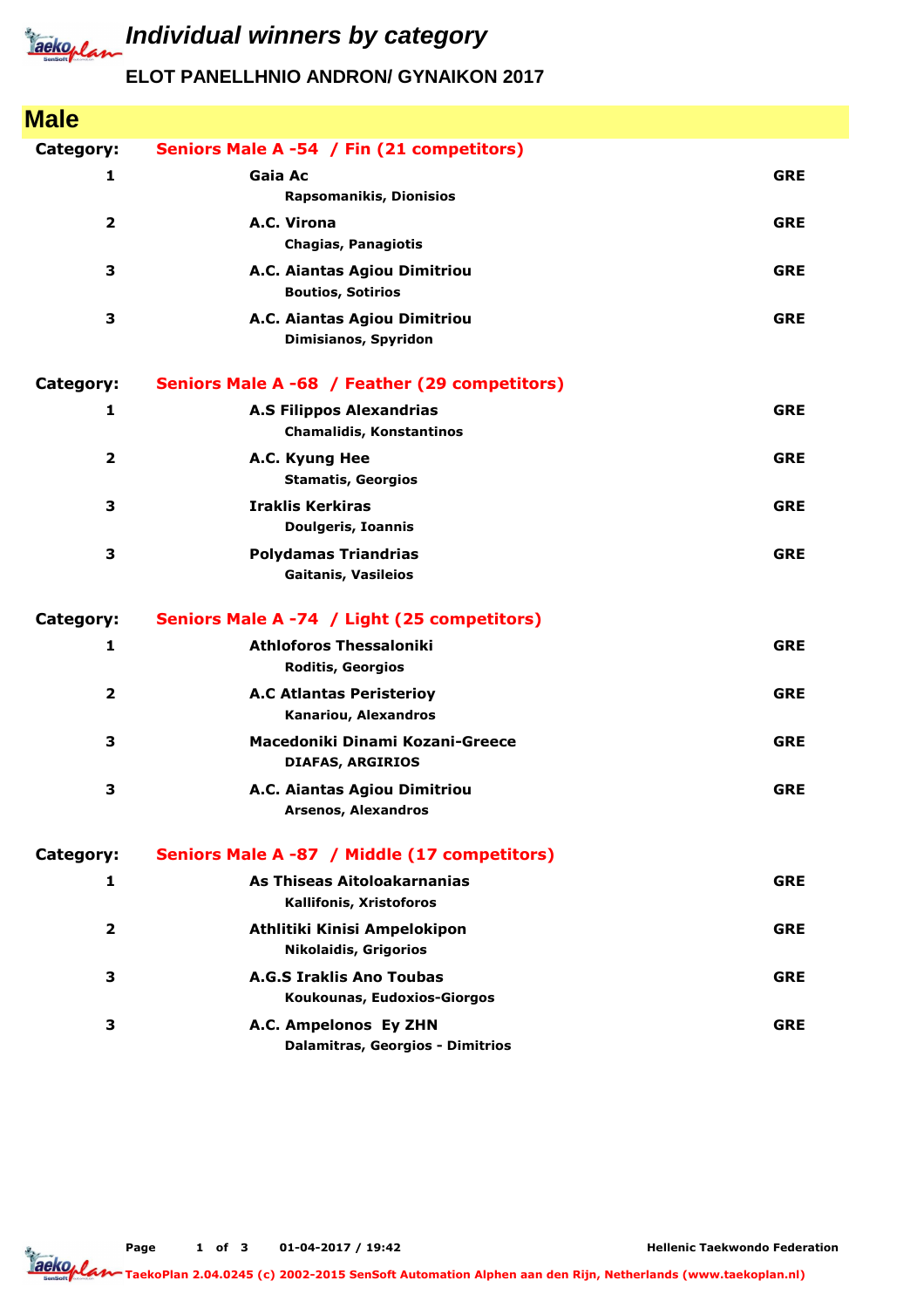

*Iaeko<sub>plan</sub>* Individual winners by category

## **ELOT PANELLHNIO ANDRON/ GYNAIKON 2017**

| <b>Male</b>             |                                                               |            |
|-------------------------|---------------------------------------------------------------|------------|
| Category:               | Seniors Male A +87 / Heavy (10 competitors)                   |            |
| 1                       | Athlitiki Kinisi Ampelokipon<br><b>Nikolaidis, Athanasios</b> | <b>GRE</b> |
| $\overline{\mathbf{2}}$ | <b>Ags Proteas Serron</b><br><b>Mavridis, Vasileios</b>       | <b>GRE</b> |
| 3                       | As Niki Iliou<br><b>Mylonas, Dimitrios</b>                    | <b>GRE</b> |
| 3                       | A.C. Kinisi Patron<br><b>Tapinos, Panagiotis</b>              | <b>GRE</b> |



**Hellenic Taekwondo Federation**